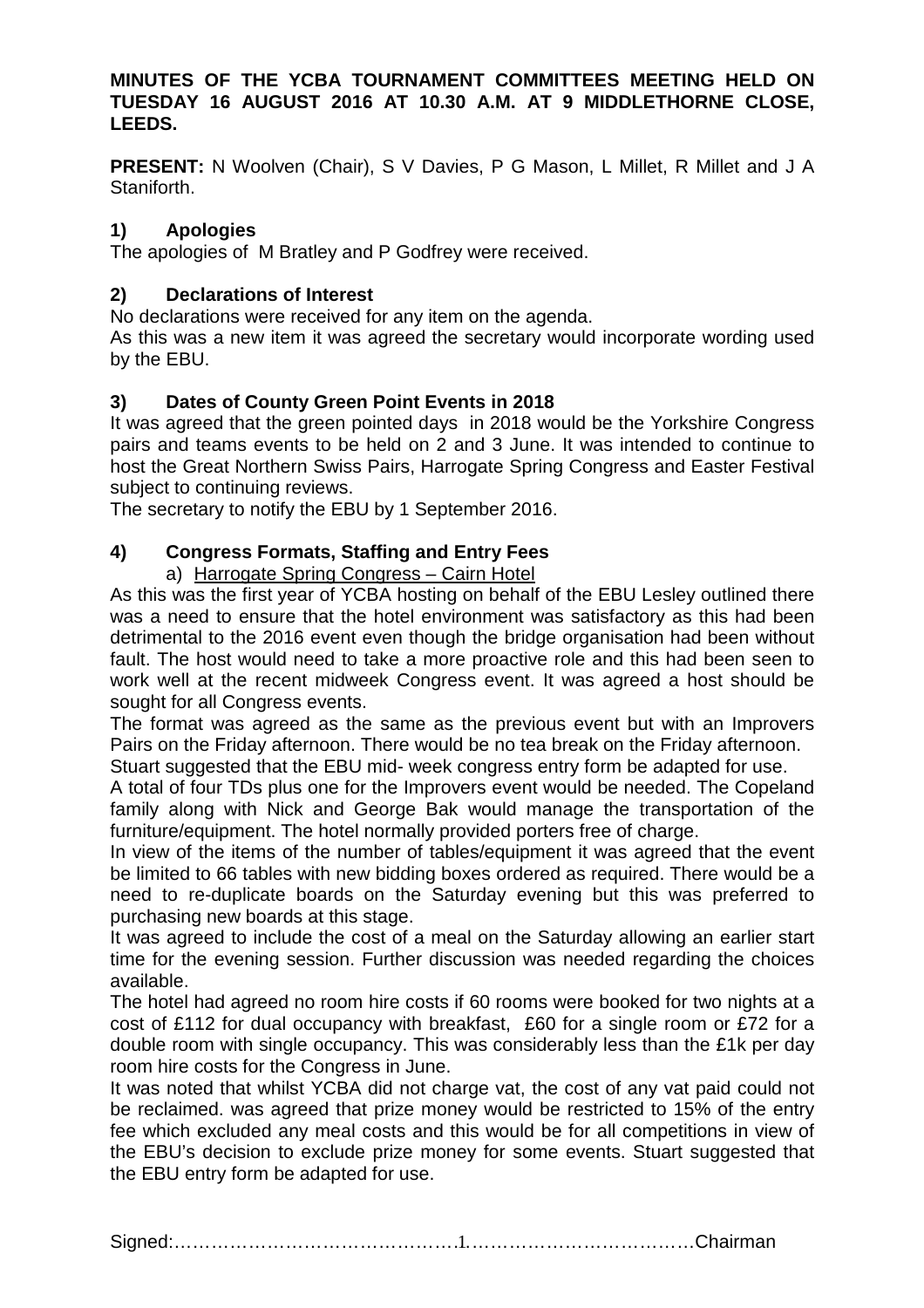Glass trophies costing in the region of £25 each would be given to the winners of all Improvers events.

| The only 1000 por player wore agroup act |                    |               |
|------------------------------------------|--------------------|---------------|
| Session                                  | <b>Price: 2017</b> | (Price: 2016) |
| <b>Full Congress</b>                     | £100*              | £95           |
| Pairs                                    | $£66*$             | £59           |
| Team                                     | £30                | £37           |
| Friday single session/improvers          | £10                | f12           |

The entry fees per player were agreed as:

\*Meal included at £15.95 per head (tea/coffee inclusion to be checked). The session times for Saturday would therefore be:

2.00 p.m. – 5.30 p.m.

7.00 p.m. – 10.15 p.m.

#### b) Easter Festival - Craiglands Hotel, Ilkley

Lesley reported there had been discussion with the new hotel management as a result of issues arising in the 2016 event which had generated only around £300 profit. Hotel accommodation costs had increased to £45 per person for bed and breakfast for a double/twin room with two occupants, £15 per person for dinner and a £20 single supplement. Room hire costs were less than that of the Cairn although the hire of the main room + conservatory had increased by £50 to £600 for Friday (£350 without the conservatory, £400 for Saturday and £250 for Sunday if more than 25 take the optional lunch. The hotel would need to be notified of numbers. Three Tournament Directors would be required.

Entry fees would be the same as for the Spring Congress at Harrogate.

#### c) Yorkshire Congress – Cairn Hotel, Harrogate

 The entries for 2016 had been less than in previous years and as a consequence only a very small profit had been made. It was felt that advertising the event had been too late and it was agreed that entry forms needed to be available at the Year End Congress and an advert placed in the February 2017 edition of English Bridge.

Discussion took place on the current format and it was agreed that this remain the same for one more year and a detailed evaluation carried out after the event.

Three TD's plus a trainee would be needed.

There would be an Improvers Pairs on Friday evening and an Improvers Teams on the Sunday with the same hands played. Transportation of the equipment would need to be finalised. Room hire costs had increased by £40 for the main room and would increase by a further £10 in 2018.

| $1800$ por pix $101$ is $1000$ x grow at the set of $1000$ |                    |               |  |
|------------------------------------------------------------|--------------------|---------------|--|
| Session                                                    | <b>Price: 2017</b> | (Price: 2016) |  |
| <b>Full Congress</b>                                       | £74                | £70           |  |
| Pairs                                                      | £30                | £28           |  |
| Team                                                       | £30                | £28           |  |
| Friday single session/improvers                            | £10                | £10           |  |

Entry fees per player were agreed at:

d) 2016 Great Northern Swiss Pairs

The following arrangements were confirmed:

- PG would arrange for 5 TDs plus 1 for the Improvers event.
- NW would organise transportation of furniture and equipment
- GC would be host on Sunday. LM/RM would be standby pair on Saturday.
- LM would be available at meal times on both days, served at 5.15 pm on Saturday and 12.50 p.m. on Sunday with 1.50 p.m. for the Improvers.

Signed:…………………………………………………………………………Chairman 2